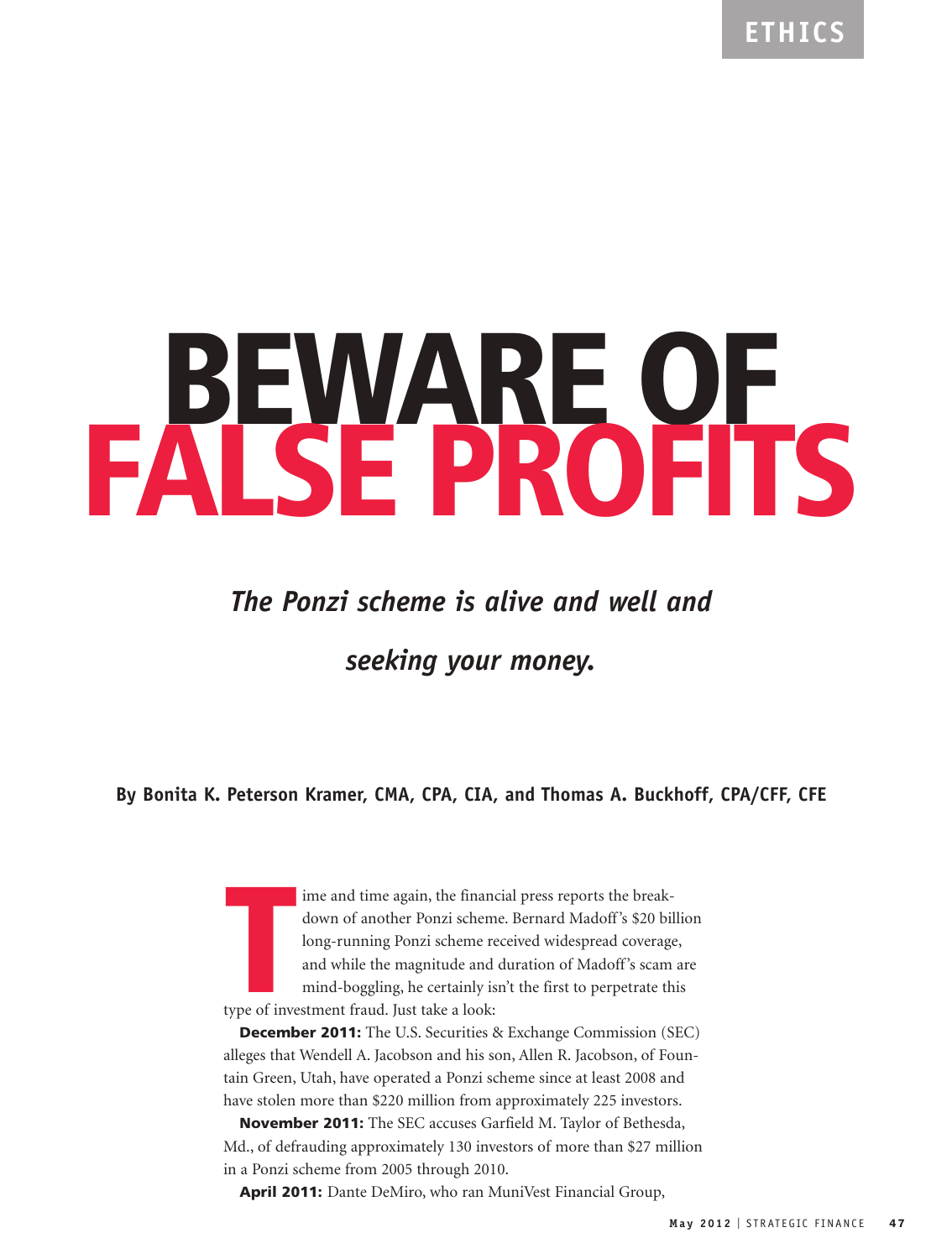based in Southfield, Mich., pled guilty to multiple counts of fraud for running a Ponzi scheme that bilked investors of approximately \$10 million.

**April 2010:** Thomas Petters of Wayzata, Minn., was sentenced to 50 years in prison; he ran a \$3.65 billion Ponzi scheme from 1994 to 2008, ensnaring more than 430 investors.

The victims in these cases aren't exclusively individual investors—they also include institutional investors, such as local governments, school districts, banks, credit unions, charitable organizations, and commercial businesses. Though you would think that institutional investors would have greater business acumen than individuals, a Ponzi scheme often isn't detected until it collapses and the maximum damage has occurred. For example, Bernie Madoff's fraud began to unravel when investors requested about \$7 billion in redemptions and he couldn't pay them. Yet the SEC had received detailed evidence of a Ponzi scheme on at least five occasions over 10 years from Harry Markopolos, the Certified Fraud Examiner (CFE) and Chartered Financial Analyst (CFA) who discovered Madoff's fraud years before it collapsed. This is a painful reminder that organizations and individual investors can't always rely on government regulators to protect them from Ponzi schemes.

How can you help protect *your* organization from being victimized by this type of investment fraud? The key to answering that question lies in understanding how a Ponzi scheme operates.

#### **The Namesake: Charles Ponzi**

The fraudulent investment scam known as the Ponzi scheme is named after Charles Ponzi, an American immigrant born in Italy. In 1919 and 1920, he defrauded almost 40,000 investors of more than \$10 million by promising to nearly double their investment in 90 days. Ponzi stated he could generate this phenomenal rate of return by using the investors' funds to purchase international postal reply coupons. Ponzi claimed he could buy these coupons in bulk from European countries that had had their currencies nearly decimated by World War I, then redeem them for U.S. postal stamps and convert the stamps into the much stronger American dollar at a significant profit. He didn't clearly explain the process to investors but did state, "A little dollar could start on a journey across the ocean and return home in six weeks, married and with a couple of kids."

Ponzi had been paying a high apparent return to the early investors (and to himself), but this money came

#### **Table 1: Perpetuating the Fraud**

The number of investors needed to sustain a Ponzi scheme grows exponentially, making it harder and harder for the perpetrators to sustain the fraud.

| <b>MONTH</b>   | <b>NUMBER OF</b><br><b>INVESTORS REQUIRED</b> | <b>MONTH</b> | <b>NUMBER OF</b><br><b>INVESTORS REQUIRED</b> |
|----------------|-----------------------------------------------|--------------|-----------------------------------------------|
| $\mathbf 1$    | $\overline{2}$                                | 9            | 512                                           |
| $\overline{2}$ | $\overline{4}$                                | 10           | 1,024                                         |
| 3              | 8                                             | 11           | 2,048                                         |
| $\overline{4}$ | 16                                            | 12           | 4,096                                         |
| 5              | 32                                            | 13           | 8,192                                         |
| 6              | 64                                            | 14           | 16,384                                        |
| $\overline{7}$ | 128                                           | 15           | 32,768                                        |
| 8              | 256                                           | 16           | 65,536                                        |
|                |                                               |              |                                               |
|                |                                               |              |                                               |

from later investors and didn't, in fact, represent any kind of return on their investments. When the fraud was eventually exposed eight months after it began, Ponzi possessed all of approximately \$30 in postal coupons.

#### **Mathematically Impossible**

The structure of a Ponzi scheme inevitably dooms it to failure because it's mathematically impossible to sustain. Because few, if any, of the victims' funds are actually invested in a legitimate income-generating activity, the scheme can continue only for as long as the cash received from new investors exceeds what's paid out to existing investors. The promised rate of return is such that this requires an exponentially increasing number of later investors, whose funds are used to pay returns to the earlier investors. Inevitably, the cash flow dries up, and the fraud is exposed. No matter how you crunch the num-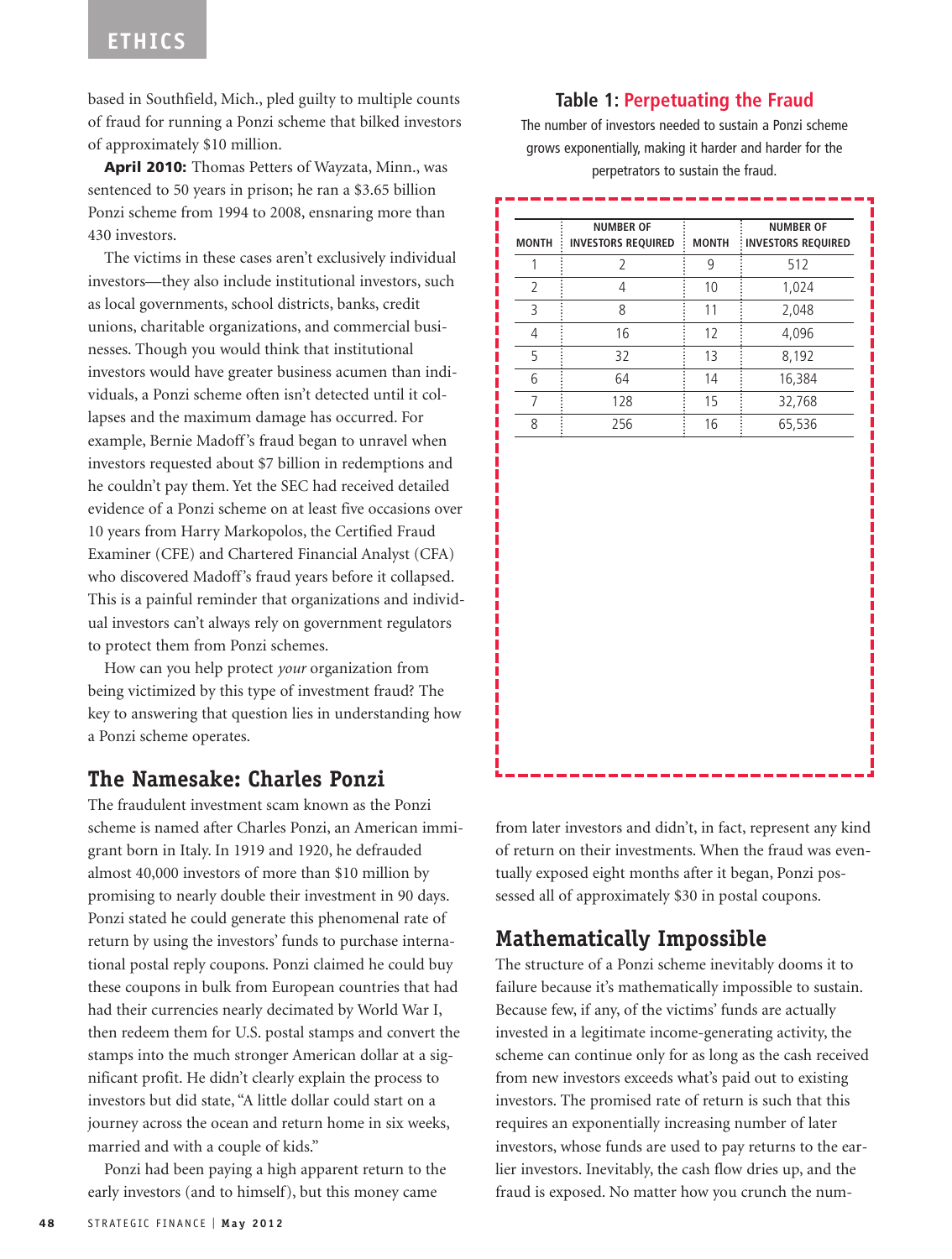## **BERNIE MADOFF STATED POSITIVE RETURNS FOR MORE THAN 96% OF THE MONTHS HE REPORTED ON, WHICH WOULD BE EQUIVALENT TO A MAJOR LEAGUE BASEBALL PLAYER BATTING .960.**

bers, there's no magical math that will allow a Ponzi scheme to exist indefinitely.

The speed with which the scheme grows (and inevitably collapses) varies depending on the number of initial investors, the promised rate of return, the time frame within which the return is promised, the number of investors cashing out instead of agreeing to reinvest the return, and the number of new investors that can be found to sustain the fraud. For example, if two initial investors are sought, the number of investors required to continue the scheme swells exponentially in a relatively short period of time, as shown in Table 1.

Thus, a Ponzi scheme by its very nature is doomed to fail—it's a classic illustration of "robbing Peter to pay Paul." The so-called returns provided by the perpetrator aren't actual profits or returns *on* investments but, rather, are returns of other investors' funds (see Figure 1). A

#### **Figure 1: A Vicious (and Expensive) Cycle**



Ponzi scheme is a pyramid scheme in the sense that it requires exponentially increasing numbers of new investors to sustain the fraud. No products are sold or services provided; the organization, such as it is, makes money primarily by recruiting new people to join its ranks.

The subtle difference between a Ponzi scheme and a pyramid scheme is that, in a Ponzi scheme, the perpetrator pools all funds and the victims aren't rewarded directly for recruiting additional investors. Typically, the perpetrator recruits the investors and promotes the Ponzi scheme as an investment opportunity rather than as a pyramid where different levels or ranks are hyped. Thus, victims have no idea that they're being drawn into a pyramid-type scheme.

#### **Red Flags Are Raised**

The most obvious red flag in a suspected Ponzi scheme is the promise of an unreasonably high return. All across the United States, from Idaho to Texas to Florida, prosecutors have accused Ponzi perpetrators of guaranteeing investors outlandish returns on their money, in some cases in excess of 50% a year. And lest you think these schemes are rampant only on U.S. shores, think again: One Russian Ponzi scheme in the mid-1990s promised returns of up to 1,000% annually! And in Canada in 2009, the Ontario Securities Commission alleged that a Toronto fund manager oversaw a Ponzi scheme that promised returns of 1% a *week* while robbing investors in Canada, the U.S., and China of approximately \$60 million.

Another Ponzi red flag is that the high returns are overly consistent, regardless of the economy. Genuine investments tend to earn varying returns over time, including negative returns on occasion. Harry Markopolos found that Bernie Madoff stated positive returns for more than 96% of the months he reported on, which would be equivalent to a Major League Baseball player batting .960—three times above what even the most talented player is capable of accomplishing!

Other red flags suggesting a Ponzi scheme include promises of little or no risk to the investor ("guaranteed" returns), assurance of a quick payoff, and a vague description of how the phenomenal returns are generated. For example, Madoff explained to investors that his returns were generated through a hedge fund strategy that he called a "split-strike conversion." Other equally vague descriptions include "offshore investment," "global currency arbitrage," "hedge futures trading," or "highyield investment programs." This is often followed by a cryptic explanation along the lines of "I can't explain it to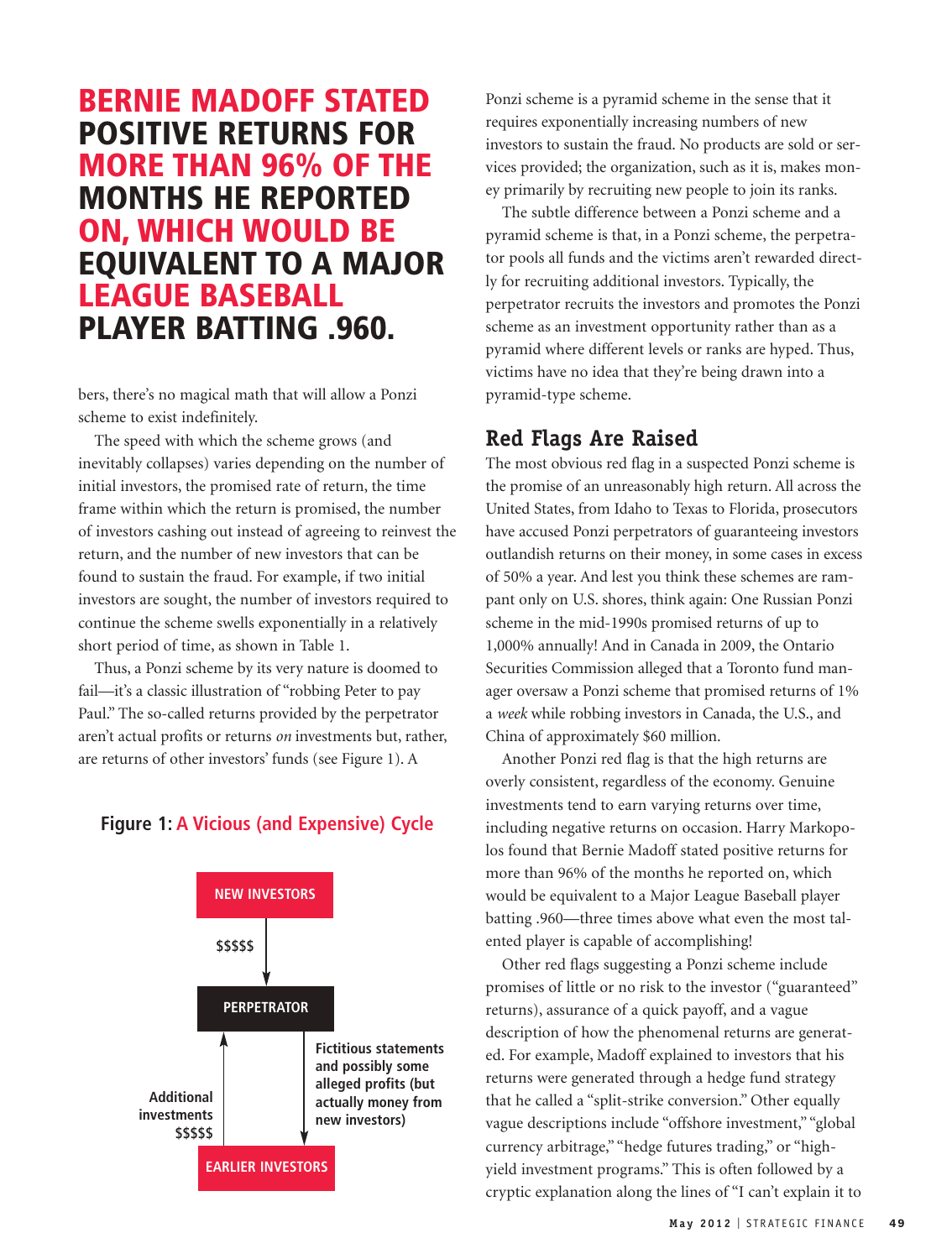you in detail because then I'd be giving away my secrets" or "It's too detailed to explain."

In Madoff's case, in as early as 2001 a *Barron's* article questioned how he was able to generate such impressive returns. "Madoff's investors rave about his performance—even though they don't understand how he does it," wrote Erin Arvedlund, author of the article "Don't Ask, Don't Tell." She quoted a "very satisfied investor" as admitting, "Even knowledgeable people can't really tell you what he's doing." She also quoted a strategist at a major investment bank, who had been asked to run some numbers on behalf of a client who was thinking of investing with Madoff, as saying, "I've been replicating this strategy six ways to Sunday, and I can't make the returns come out right."

Additional red flags can include a perception of exclusivity—not everyone's allowed to participate in the investment opportunity—and, as in Madoff's case, a discount off the perpetrator's customary fees. Also, since the scam artist is skimming the funds for his own use, he's typically enjoying an extravagant lifestyle.

#### **The Foundation Crumbles**

Often, organizations and individuals that are victimized in a Ponzi scheme not only reinvest their phantom earnings but also invest additional principal. After all, this investment is paying a much higher return than other available opportunities. Thus, the perpetrator doesn't have to pay out much money and can simply provide the investors with statements reporting impressive earnings. (See Table 2 for other warning signs of a Ponzi scheme.)

Problem is, these statements are usually fictitious and bear little resemblance to standard industry account statements in terms of the level of information in them and how often investors receive them. Legitimate investment firms provide detailed, professional statements on a regular basis, usually monthly, quarterly, and annually. These statements clearly indicate where the investor's money is invested and whether gains or losses were incurred during the reporting period. For example, Harry Markopolos noted that Madoff's statements contained numerous deviations from standard industry statements, including 1980s print technology, missing commas in large numbers, differing type sizes in an account number, and an absence of beginning balances.

As investors begin to request cash from their accounts, the pyramid comes crashing down—the funds simply aren't there. The perpetrator has skimmed the money for his own use (the boats, the fancy cars, the house in Tus-

#### **Table 2: Ponzi Red Flags: A Baker's Dozen**

| ۳<br>1. A promise of unreasonably high returns                        |
|-----------------------------------------------------------------------|
| ۳<br>2. Overly consistent positive returns                            |
| ۳<br>3. Little risk for the investor                                  |
| P<br>4. Short time period until promised returns are generated        |
| ۳<br>5. Vague explanations regarding how the investment plan<br>works |
| ۳<br>6. "Exclusive" investment opportunity                            |
| ۳<br>7. Waiver of customary fees                                      |
| ۳<br>8. Lavish lifestyle of perpetrator                               |
| ۳<br>9. Pressure to reinvest earnings and forgo any payout            |
| ۳<br>10. Delays in paying earnings                                    |
| ۳<br>11. Nonstandard account statements                               |
| ۳<br>12. Word-of-mouth advertising                                    |
| ۳<br>13. Perpetrator is charismatic and apparently trustworthy        |
|                                                                       |
|                                                                       |

cany) as well as siphoned some off to earlier investors in the guise of returns. Thus, another red flag can be pressure from the perpetrator to reinvest any earnings so that no payout need occur or there's a series of delays before any "profits" are disbursed.

#### **Word-of-Mouth Hype**

Another red flag worth noting is that advertising is usually minimal, if it exists at all. Generally, Ponzi schemes don't need to be advertised. Current investors, thrilled with their supposedly high returns, tell new investors. Word-of-mouth advertising alone is sufficient.

For example, consider the former treasurer of the Uni-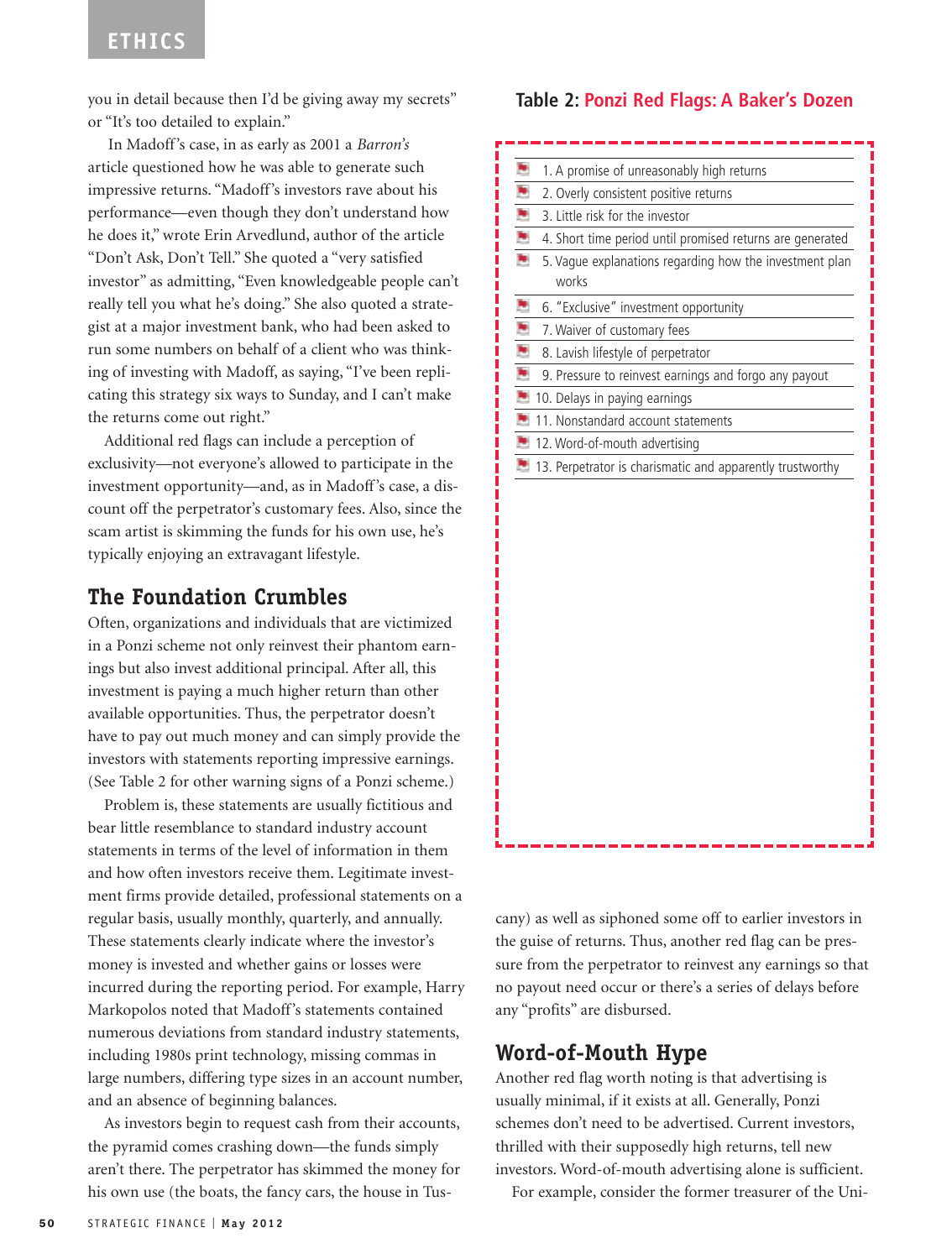versity of Pennsylvania, who relied on word of mouth when investing school funds with the New Era Philanthropy. His was one of approximately 180 organizations, and 150 of the most financially wise philanthropists in the U.S., that were victimized by the largest Ponzi scheme to strike the nonprofit sector. This scheme, masterminded by John Bennett, received more than \$400 million over the six years from 1989 until 1995. To pull it off, Bennett claimed he had a group of extremely wealthy donors who wanted to remain anonymous and who would match funds raised by nonprofit institutions. The catch was that the investors' contributions had to remain with New Era for a minimum of six months, during which time they would be invested in Treasury bills. The interest from the T-bills would cover the administrative fees, and the minimum holding period would allow for enough time to find a matching donor. Eventually, the waiting period increased to nine and 10 months, with Bennett claiming the time frame was specified by the anonymous donors. In reality, the outflow of funds needed to be slowed down because Bennett needed more time to bring in new investors to pay off the earlier ones.

From the outset, the university treasurer was skeptical about participating but was convinced after hearing that two Philadelphia museums had doubled their money. He invested \$600,000 and was thrilled when New Era delivered on its promise to find the matching funds within the stated time period. Like most victims, the university invested additional funds after that.

Before the scheme collapsed, the treasurer was quoted as saying, "I can fully understand why this would be suspicious to a lot of people. It sounds too good to be true, and it's got all the earmarkings of a Ponzi scheme." Why, then, did he invest? He's probably still asking himself that same question.

#### **Charismatic Salesmen**

Keep in mind that a Ponzi scheme is simply another type of con game where "con" is short for "confidence." The perpetrator must gain the confidence and trust of his victims in order to lure them into his scheme. Charles Ponzi was, by all accounts, quite dapper and magnetic—always smiling, dressed impeccably, and strutting along with an impressive-looking walking stick in hand. According to reports, nearly 75% of the Boston police force invested in his scheme. And in Madoff's case, who better to trust than the former chairman of NASDAQ?

In Montana, investors lost approximately \$6.8 million in the state's largest Ponzi scheme, which was perpetrated

### **DAVISON HAD A STELLAR REPUTATION AND WAS COMPLETELY TRUST-WORTHY. WHY WOULD ANYONE QUESTION INVESTING WITH HIM? HE WAS A PILLAR OF THE COMMUNITY AND EVEN HAD A PRIVATE AUDIENCE WITH THE POPE!**

by Pat Davison, a CPA who ran for the Republican nomination for governor in 2004 but lost in a four-way primary. When his fraud was discovered in 2006, it was learned that he started his Ponzi scheme nine years prior to his bid for the state's highest office. He was also running the scheme while he served on the state Board of Regents and while he served as the finance chairman for one of Montana's senators during his reelection campaign. Known as a religious man, Davison was shown on the front page of a local newspaper, holding rosary beads that Pope John Paul II had blessed during Davison's visit to the Vatican four years before his scheme was uncovered. He had years of experience as a businessman and a financial advisor, and he was highly regarded in the community as a philanthropist. Yet his victims included charitable organizations, family members, business partners, and friends. He had lost his securities license years earlier, a fact that his investors were unaware of. From all outward appearances, Davison had a stellar reputation and was completely trustworthy. Why would anyone question investing with him? After all, he was a pillar of the community, and he even had a private audience with the Pope!

#### **Skipping Town**

If Ponzi schemes are doomed to fail eventually, how do the perpetrators plan their exit? The first and probably most obvious way is to simply leave town and disappear before or as the scheme collapses, taking whatever funds are left. This strategy might work for a relatively small Ponzi scheme, but for the larger ones, such as Madoff's, it may be impossible for the perpetrator to simply disappear given how well connected and well known he is.